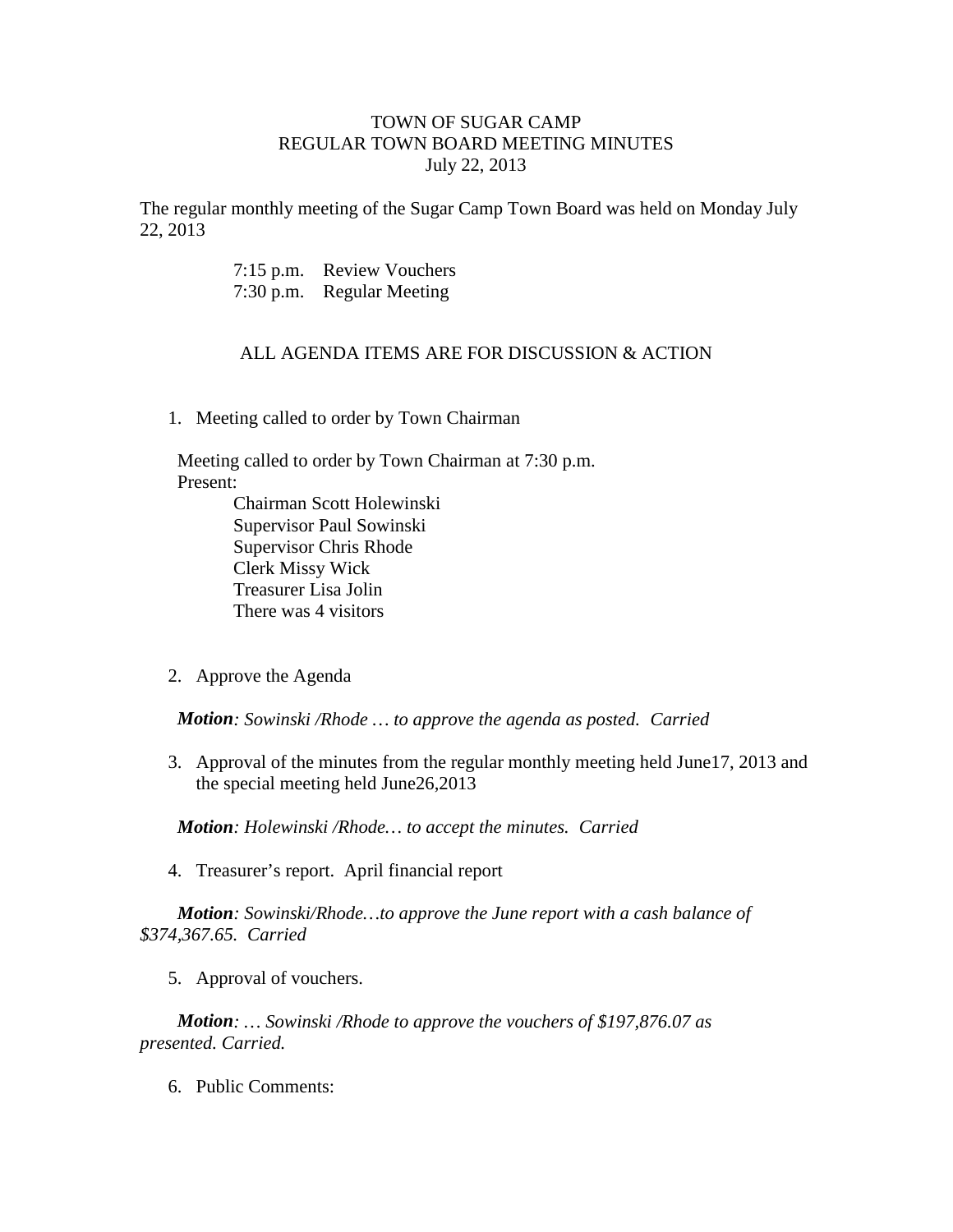None

7. Correspondences:

Fire Dept. to receive a grant for Air Cascade System

DNR coming to check the south dump if site is ok they will release long term

- fund
	- 8. Old Business:

A. Cemetery Trees: 3 flowering crab trees were planted for \$235 Sugar Camp Snowmobile Club is paying for half the bill.

B. Change Cemetery Plat: Need to move Plat 20', need to have a survey and remark plats

*Motion: Sowinski /Rhode to hire surveyor not to exceed \$3000 to remark plats…Carried.*

C. Update of ATV Routes: Signs are in, ordinance has been posted, signs will be going up.

9. New Business:

A: Road Work/Town Hall Report

Motion: Sowinski /Rhode to approve reports… Carried.

B: Town Hall Deposit: Damage done to town hall after recent rental, door torn off, had to replace a toilet tank. Keep \$100 of deposit money for repairs, return \$50.

C: Beach Proposal: Zoning approved 2 platforms 70' apart and handrails that can be installed at the beach.

D: Verification proof of publications for Sugar Camp Town Hall Exterior Project: Ad for project was published on July 6 and July 9, 2013.

E: Close acceptance of Bids for the Town Hall Exterior Project:

Motion: Sowinski /Rhode to close the acceptance of bids…Carried.

F. Open Bids and possibly award jobs on the Town Hall Exterior Project:

*Motion: Rhode/Sowinski to accept bids as follows:*

Bid #1 Lamperts \$6,926.69

Bid # 2, 4, 8 Wildwood Builders \$16,890.00

Bid#3 Lamperts \$7,757.96

Bid # 5 King Quarry, LLC \$18,610.50

Bid #6 Marty Jolin Masonry \$ \$16,150.00 approximate

Bid # 9 Pitlik and Wick, Inc. \$5,004.00

Bid # 10 Pitlik and Wick, Inc. \$2,700.00

Bid # 7, 11, 12 to be determined Carried.

G. Set date for next Board Meeting: August 19, 2013

10. Motion to Adjourn: